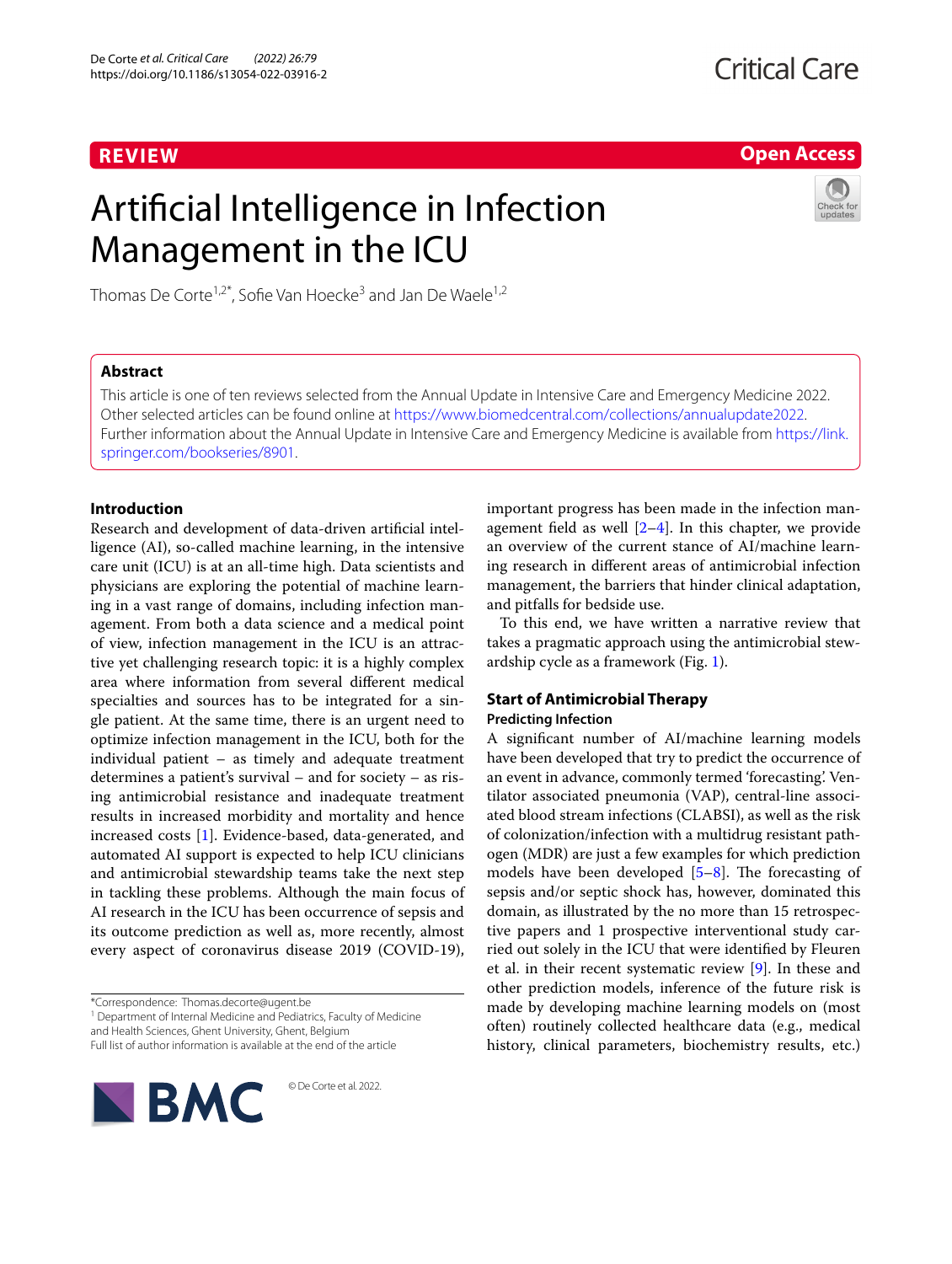

<span id="page-1-0"></span>from retrospective databases. The rationale behind prediction models is the idea that the clinical course can be altered if the physician is aware of the imminent event. As some predictions can be seen as preventively actionable, clinicians can pre-emptively address known risk factors to try to avert the event from happening. When, for example, the model predicts that a certain risk threshold of CLABSI is exceeded, catheters could be preventively changed or removed to minimize the risk of CLABSI occurrence. Other forecasts however are not preventively actionable from a clinical point of view. Patients at high risk of VAP or sepsis, for example, do not have other known actionable risk factors besides the ones that are already being addressed by standard preventive measures applied today. At first glance, these prediction models will not help in preventing occurrence, but can be used to alert healthcare workers to closely monitor the patient for imminent infection occurrence and consequently facilitate timely initiation of appropriate therapy. Hence, these models could be categorized as early detection or 'nowcasting' models. This concept was illustrated in a prospective interventional study by Shimabukuro et al., in which the intervention group was monitored by a machine learning algorithm that alerted the nurse in charge when it identified that the patient was at risk for severe sepsis [\[10\]](#page-6-6). The machine learning model was able to make predictions up to 4 h in advance of severe

sepsis occurrence. In this study, the mortality and length of stay were significantly lower for patients followed by the machine learning algorithm in combination with the electronic health record (EHR)-based severe sepsis detector compared to patients followed by the latter alone. These findings raise the radical question whether or not we can decrease infection/sepsis related morbidity and mortality by pre-emptively treating selected patients at high risk for infection as predicted by highly accurate machine learning models.

## **Diagnosing Infection**

## *Increasing Diagnostic Accuracy and Patient Surveillance*

Some infections in the ICU are very well described and diagnosis is straightforward. Other infection types have a more subtle clinical course and are defined by different combinations of criteria, making their diagnosis more sensitive to a clinician's interpretation. In the case of VAP for example, different combinations of clinical symptoms, biochemistry results, radiographic anomalies, and microbiological features can lead to the same diagnosis. When disease criteria are dependent on human evaluation, assistance by AI has the potential to improve interpretation objectivity and hence diagnostic accuracy. Hwang et al. added a machine learning algorithm to human reading of chest X-rays and as a result enhanced the diagnostic performance and accuracy of non-radiologists and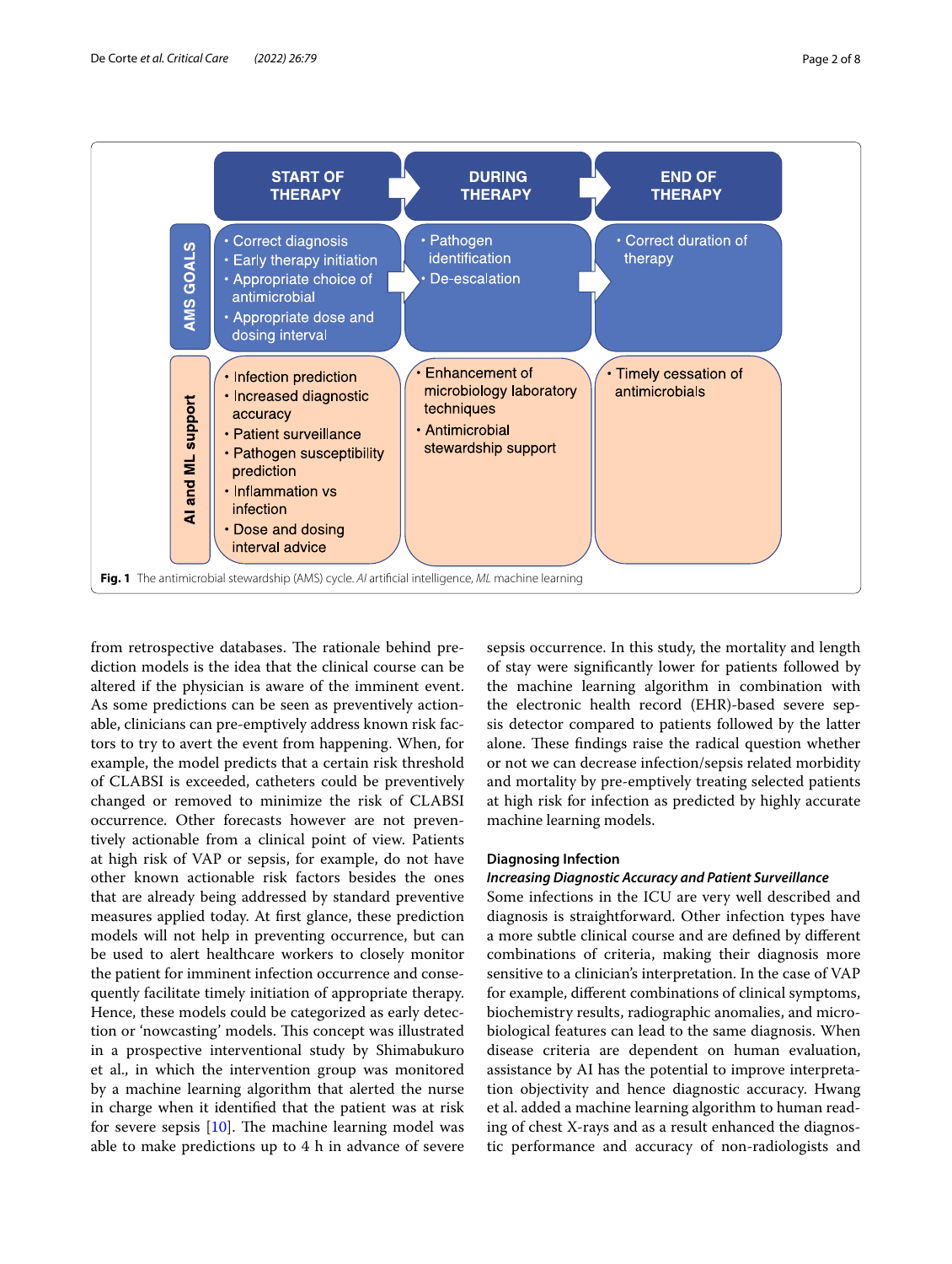radiologists [[11](#page-6-7)]. The implementation of machine learning is not restricted to established diagnostic procedures; new diagnostic approaches are also being combined with machine learning in an attempt to enhance them. Chen et al., for example, explored the possibility of combining electronic nose sensor signals with machine learning for the diagnosis of VAP and attained good accuracy [\[12](#page-6-8)].

For early infection detection or nowcasting, electronic systems are already being used in clinical practice for automated patient surveillance and early diagnosis of healthcare-associated infections (HAI). Most packages, however, are based on hardcoded rules designed by humans that classify infections as either being present or absent, and hence do not take into account the continuum that is typical of the development of an infection (Fig. [2](#page-2-0)). A more advanced package is Moni-ICU, whereby first a degree of compatibility (i.e., not compatible, partly compatible, and fully compatible) is expressed between observed/measured patient data and a clinical concept using fuzzy sets (e.g., compatibility between measured blood pressure and heart rate on the one hand, and the concept of shock or drop in blood pressure on the other hand) [[13](#page-6-9)]. Subsequently, combinations of these clinical concepts are being evaluated against higher order concepts (e.g., blood stream infection) by fuzzy rules. Ultimately this leads to the classification of a patient as 'normal', 'borderline infected' or definitely 'infected', and hence early identification of patients in the 'gray zone'.

## *Differentiating Inflammation from Bacterial Infection*

From an antimicrobial stewardship point of view, probably the most difficult but also most impactful distinction to make is whether the patient actually has an infection or rather has systemic inflammation without any infection involved. Differentiating between these two disease states requires integration of different types of data, none of which are highly sensitive or specific since abnormal values for these variables is common in both disease states and highly discriminative tests are currently lacking. Lamping et al. however have demonstrated that a machine learning approach, based on random forests using eight routinely available parameters, outperforms



<span id="page-2-0"></span>continuum of infection development (red line). Hard-coded rule-based automatic surveillance systems for early detection only diagnose infection when the clinical threshold of infection has been passed. Fuzzy based surveillance systems are able to identify patients in the preclinical infection zone ("gray zone"), while nowcasting and forecasting models make predictions when infection has not yet been clinically diagnosed. Hence, the time gain to take pre-emptive measures or start appropriate antimicrobial therapy in comparison with current clinical practice can be substantial. *O* patient state at given time, *RBSS* rule-based surveillance system, *CP* current clinical practice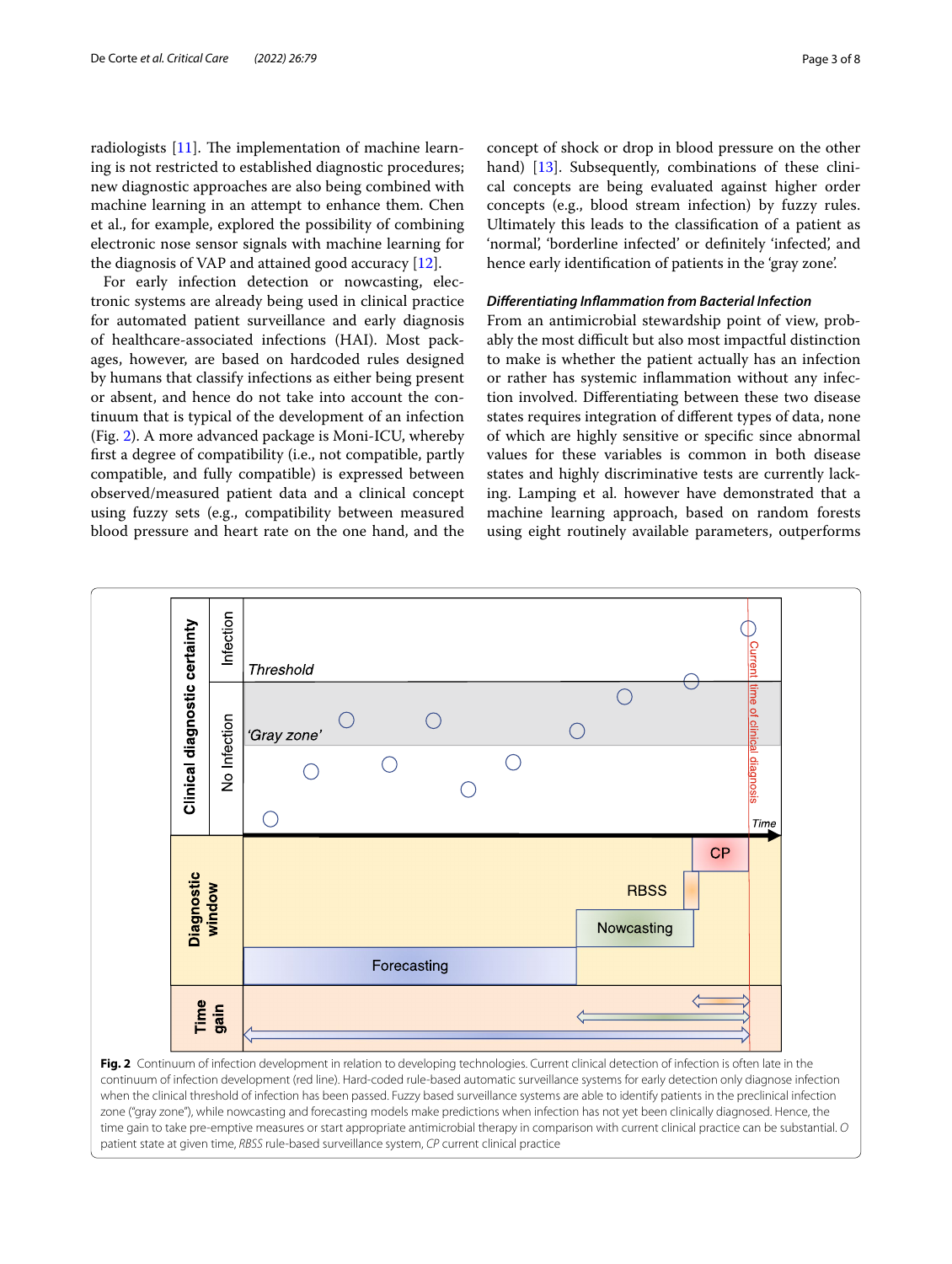currently available biomarkers to discriminate infectious versus non-infectious states in critically ill children [[14\]](#page-6-10). When identification of 100% of sepsis cases was targeted, the model correctly categorized 28% of noninfectious cases. If external validation and clinical trials confirm the validity of the model, it could be associated with a significant reduction in unnecessarily prescribed antimicrobials. A more recent example, where differentiating between inflammation and bacterial infection proved to be burdensome, was the COVID-19 pandemic during which the diagnosis of co-infection of bacterial origin was very difficult to make. This led Rawson et al. to develop machine learning models that support the diagnosis of bacterial infection using only routinely available blood test results [[15\]](#page-6-11). Prospective evaluation of the algorithms is underway, but a preliminary area under the receiver operator curve (AUROC) of 0.96 on 54 patients is encouraging.

#### **Initiating Antimicrobial Therapy**

Today, antimicrobials are either prescribed on an empirical basis or complemented with information from surveillance cultures when available. In either case, the causative pathogen is unknown. In addition, the antimicrobial susceptibility of the causative pathogen is only known long after antimicrobial therapy has been initiated. Ideally, rapid diagnostics would lead to the identification of the pathogen and antimicrobial susceptibility directly from clinical samples within approximately 30 min as this would greatly diminish the need for empirical treatment or allow adjustments to the antimicrobial therapy to be made before a second dose is administered, thereby leading to more timely and more appropriate therapy  $[16]$  $[16]$ . Also for this domain, researchers have shown that AI/machine learning can play a role.

## *Enhancing Available Techniques*

Machine learning applications have been investigated to enhance currently available phenotypic and genotypic pathogen and resistance identification techniques. Roux-Dalvai et al. for example developed a proteomics library for the 15 most prevalent bacterial species in urinary tract infections (making up 84% of all urinary tract infections) using a liquid chromatography with tandem mass spectrometry technique combined with machine learning, which enables detection of the presence of one of these 15 species within 4 h without the need for bacterial culture [\[17\]](#page-6-13). In another study, Feretzakis et al. tested multiple machine learning models that only needed limited information (including source of specimen, presumed site of infection, Gram stain of the pathogen, and previous susceptibility data) to predict susceptibility to a specific antibiotic with 72.6% accuracy in patients admitted to the ICU [[18\]](#page-6-14). But the most promising study from a clinical point of view was by Ho et al. who combined Raman spectroscopy on blood samples and deep learning to develop a base classification model for the 30 most common bacterial and yeast isolate classes in the ICU worldwide [\[19\]](#page-6-15). Not only does their method achieve a very high performance in pathogen and resistance identification while only needing ten bacterial cells to function, they also demonstrated that their initial model could be continuously improved with the addition of new Raman spectrums. As the authors state that this technique can process blood, sputum, or urine samples in a few hours without the need for an incubation period, this technique has the potential to greatly diminish the time to pathogen and antimicrobial resistance identification while providing a very high accuracy for certain infections.

#### *Susceptibility Prediction*

Although drastically reducing the time to identification, the above mentioned techniques still require sampling and sample processing, and hence will not be able to guide the choice of antimicrobial therapy at the time of initiation. Alternatively, models that can aid in predicting the causative organism and/or antimicrobial resistance at sampling time are also under investigation. Prediction models have been developed, mostly using supervised machine learning, on routinely collected and readily available healthcare data, collected at or before sampling time. A variety of sample types, pathogens of interest, and antimicrobials of concern have already been investigated using this approach with variable degrees of success [[20–](#page-7-0)[24\]](#page-7-1). An advantage of some models is their implementation potential in low and middle income countries. For example, a study performed by Oonsivilai et al. in a Cambodian children's hospital tested multiple machine learning models to predict the result of the Gram stain and the susceptibility of the pathogen to ampicillin and gentamicin, ceftriaxone or none of the former using only variables derived from clinical and demographic data as well as information regarding their living conditions [\[24](#page-7-1)]. Their best performing model had fair predictive performance with an area under the curve (AUC) of 0.71 for the Gram stain result, 0.8 for ceftriaxone susceptibility, 0.74 for ampicillin and gentamicin susceptibility, and 0.85 for resistance to the afore mentioned antimicrobials.

## *Antimicrobial Dose and Dosing Interval*

Pharmacometrics has historically led dose and dosing intervals by means of linear regression, population pharmacokinetic models, and Bayesian forecasting. Developed models are mostly still in the research phase, trying to find their way into the wards as dosing software, but wide implementation in clinical practice is lacking [[25](#page-7-2),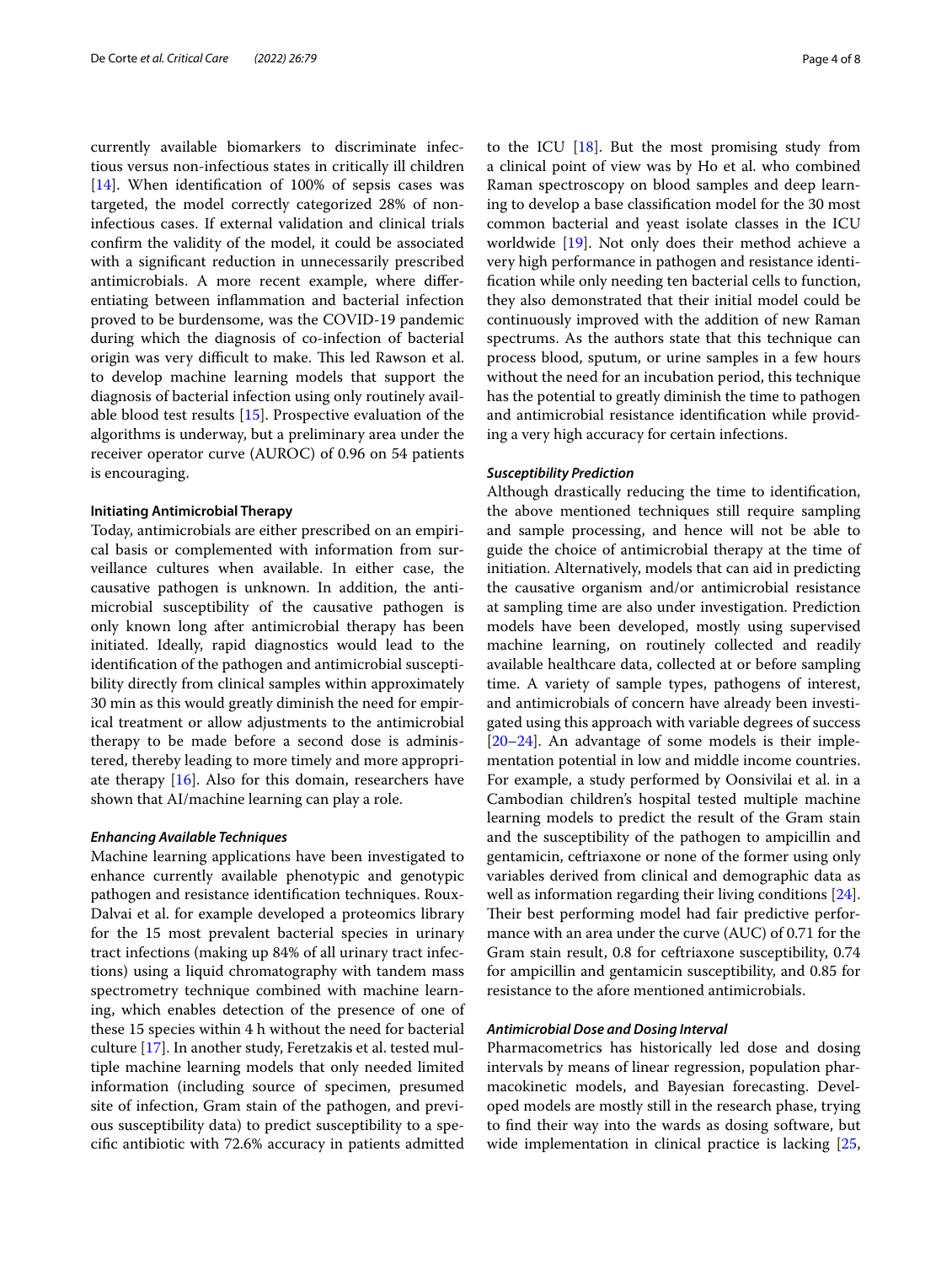[26\]](#page-7-3). Introduction of machine learning into pharmacometrics is still in its infancy although the potential of a partnership is increasingly being recognized [[27](#page-7-4)]. At the same time, machine learning research is ongoing to improve antimicrobial dosing, as is illustrated by the vancomycin dose prediction model using XGBoosting developed by Huang et al. [\[28](#page-7-5)]. However, more research is needed here as the error is rather high to have potential in clinical practice.

## **During Antimicrobial Therapy**

#### **Machine Learning and the Microbiology Laboratory**

By contrast to the pharmacometrics domain, machine learning applications are being explored in all aspects of the microbiology laboratory. For an in-depth review on this topic we refer to the article by Peiffer-Smadja et al. [[29\]](#page-7-6). From microscopic images over spectroscopy data and transcriptomics to gene sequences, no stone is being left unturned. In general, the goal of most of these models is microorganism identification/quantification and evaluation of antimicrobial resistance with the purpose of reducing the turnaround time. As an example, Inglis et al. demonstrated that supervised machine learning could expedite the identification of antimicrobial resistance by using data generated through flow-cytometer-assisted antimicrobial susceptibility testing [\[30](#page-7-7)]. Their prototype was able to generate a predictive inhibitory concentration within 3 h of identification of a positive blood culture, where standard methods take approximately 24 h after culture positivity. By combining machine learning with infrared spectroscopy, Lechowicz et al. were able to bring the turnaround time even further down to 30 min, but it should be noted that their machine learning models, based on artificial neural networks, did not achieve perfect classification results [\[31](#page-7-8)].

### **Antimicrobial Stewardship Support**

In recent years, a lot of effort has gone into the development and maintenance of hospital tailored antimicrobial stewardship programs. Implementation of these antimicrobial stewardship programs has already had a significant impact on the length of stay and antimicrobial expenditure [\[1](#page-6-0)]. One essential element in most of these plans is antimicrobial prescription review and prescriber feedback, where several key parameters for prescribed antimicrobials (e.g., indication, dosage, route of administration, duration) are evaluated. Suggestions are made by the reviewer if adaptations are deemed necessary. Since this is a time-consuming job, computerized systems are often used to help identify patients where a review is warranted. It should however be noted that these clinical decision support systems (CDSS) often have an expert and rule-based knowledge base, which mandates that development and maintenance of these systems to changing guidelines are also time and resource intensive. In addition, resource constraints lead to certain antibiotics of interest being singled out instead of evaluating all prescribed antibiotics. To overcome these shortcomings, Bystritsky et al. tried to develop linear regression and boosted-tree models using routinely available health care data to identify patients that could possibly benefit from prescription review and prescriber feedback [\[32](#page-7-9)]. Although the discriminatory power of these retrospectively developed models was only fair and the number of patients that needed to be reviewed by the model to identify one patient who required an intervention was high, the premise that all patients with a prescribed antimicrobial could be evaluated in an automated way could yield a large advantage. Another approach could be to combine the currently available CDSS systems for antimicrobial stewardship with machine learning. Researchers from the Université de Sherbrooke demonstrated that their supervised learning module could identify clinically relevant new rules complementing the rules already in their knowledge base by evaluating past recommendations from clinical pharmacists [[33\]](#page-7-10). Although promising, incorporating new rules, learned through machine learning, into the already available knowledge base and automating rule maintenance remains an important challenge.

## **End of Antimicrobial Therapy**

At present, sometimes empiric antimicrobials are prescribed for patients who do not need it, or they are not stopped in a timely manner. Eickelberg et al. investigated whether machine learning could help identify patients at low risk for bacterial infection and hence suitable for antimicrobial discontinuation [\[34](#page-7-11)]. Different machine learning models were investigated, using clinical parameters and characteristics, blood gas and laboratory results, as well as certain administered medications, to evaluate the bacterial infection risk at three time points after initiation of empirical antimicrobial therapy: 24 h, 48 h and 72 h. Interestingly, there was little variation in performance between the 24 h and the 72 h models. The best performing models identified patients with a low risk of bacterial infection with a negative predictive value of more than 93%.

## **Future Directions**

## **From Research to Clinical Practice**

Based on the information provided above, AI and machine learning research are more and more intertwining with every aspect of the antimicrobial stewardship cycle, albeit to varying degrees. However, clinical implementation has only sporadically been realized as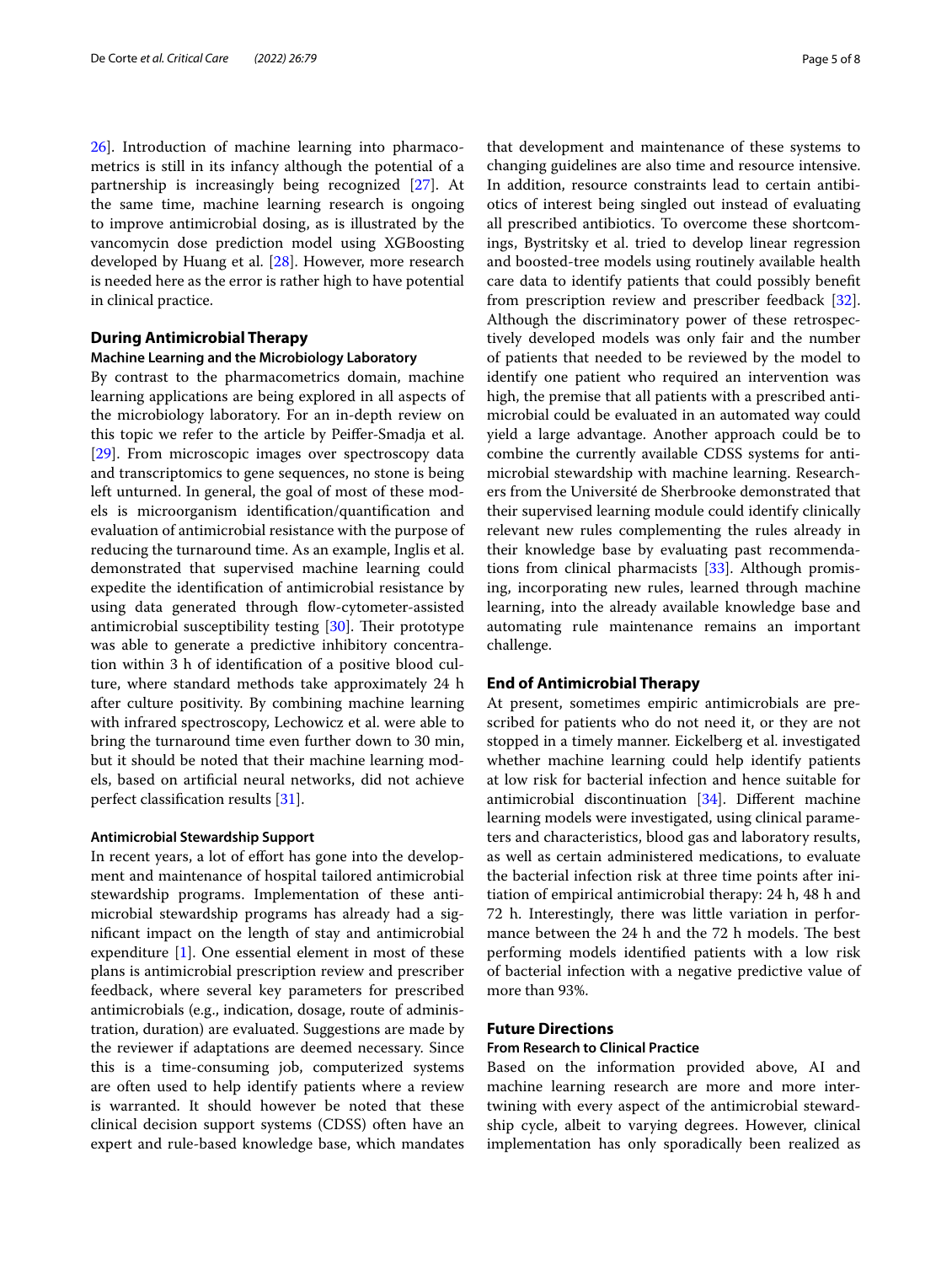most models are still in the design/prototype phase, or have only been tested on internal clinical data [[35](#page-7-12), [36](#page-7-13)]. Validation of these models, prior to implementation on external datasets and in clinical trials, will be paramount and adequately designing these trials will be a challenge. Choosing the correct reference standard as a comparator for models for which the ground truth is objective (e.g., prediction of an antimicrobial concentration) is more straightforward than determining this standard for a task where human interpretation and hence subjectivity is involved (e.g., the diagnosis of VAP) [[37\]](#page-7-14). At the same time, a decision will have to be made as to what level of performance we, as clinicians, deem sufficient for a model to be put into clinical practice depending on the given task. Expecting flawlessness from machine learning models is a utopian dream as long as we are not able to incorporate variables that resemble the complete causal pathophysiological process. And even then it is unlikely that models will be flawless, as for even the most objective ground truth, repeated measurements can vary owing to the measurement method used (e.g., the between-run and within-run imprecision of high-performance liquid chromatography with tandem mass spectrometry for antimicrobial concentration determination).

Other aspects that need to be solved are the ethical and legal responsibilities when, for example, clinicians follow off-label dosing suggestions, or follow the advice of a model that later turns out to be flawed. Closely linked to this aspect is the need to educate physicians to critically appraise and evaluate model capabilities and associated studies. As clinicians will be the end-users of these AI systems, education is needed, not only to ensure appropriate usage, but also to empower physicians to identify and report emerging problems.

Finally, all models mentioned in this paper have a standalone design and are focused on one particular aspect of antimicrobial stewardship. Incorporating and managing the variety of engineered models into everyday practice in a meaningful way so that the whole domain of antimicrobial stewardship is supported while not chaining the physician to a screen might pose the greatest challenge of all.

## **Post‑implementation Surveillance of Machine Learning Models**

Since deployment of machine learning models into clinical practice is foreseeable in the very near future, governance of these models will be a new task that will have to be taken up by clinicians, at the very least partially. As end-users, clinicians will become the first line of defense to identify circumstances where AI fails to perform reliably. This possibility of failure is not unrealistic, as was recently demonstrated by Finlayson et al. for the proprietary Epic Sepsis prediction model that suffered from a phenomenon called dataset shift [\[38](#page-7-15)]. Dataset shift occurs when a machine learning system underperforms after it is deployed because of a mismatch between the data/context it was developed for and the data/context it is deployed in [\[39](#page-7-16)]. Translated to clinical practice, this means that any difference or change in patient demographics or delivery of care between the patients the model was developed upon and the actual patients for which the model is asked to give a suggestion, can flaw the suggestion of the model. These differences or changes can be readily identifiable (e.g., evolving antimicrobial resistance epidemiology, or introduction of a new first-line antimicrobial) but can also be very subtle (e.g., behavioral changes of the clinicians induced by the AI system after its implementation, or change of a diagnostic test, which alters the reference values). As clinical practice is changing more rapidly than ever before, keeping models accurate and up to date will be an undertaking in which clinicians will have to take a key role within a medicine-transcendent multidisciplinary team to ensure patient safety. Machine learning solutions such as online learning might prove to be of use in this area as well.

## **Emerging Research Possibilities**

## *Personalization through the 'Internet of Things'*

The diagnostic process of infection is often triggered by a change in clinical parameters (e.g., body temperature) or laboratory results (e.g., increase in C-reactive protein). For the latter category, increases above a set threshold value as well as trends over time are typically used in clinical practice. For the former category, however, current guidelines use hard thresholds to differentiate a pathological from a normal state, which obviously does not hold true for all patients. For example, fever in adult patients is often defined as a temperature≥38 °C, whereas, depending on the measurement method and age of the patient, the normal population range varies between 35.61 °C and 37.76 °C [[40\]](#page-7-17). Often, older patients do not experience fever while they are having an infection. By integrating information from currently widespread used wearables through the 'internet of things', new research opportunities arise to determine –at an individual level– which thresholds should be used to identify significant changes in physiological parameters. Disclosing these baseline physiological characteristics to the physician could help to personalize treatment at a patient level and may also help in the development of machine learning models to do the same. Several companies and healthcare systems have already taken initiatives to enable integration of wearable health technology data into the electronic health record (EHR), but actual clinical impact has not yet been demonstrated [\[41](#page-7-18)].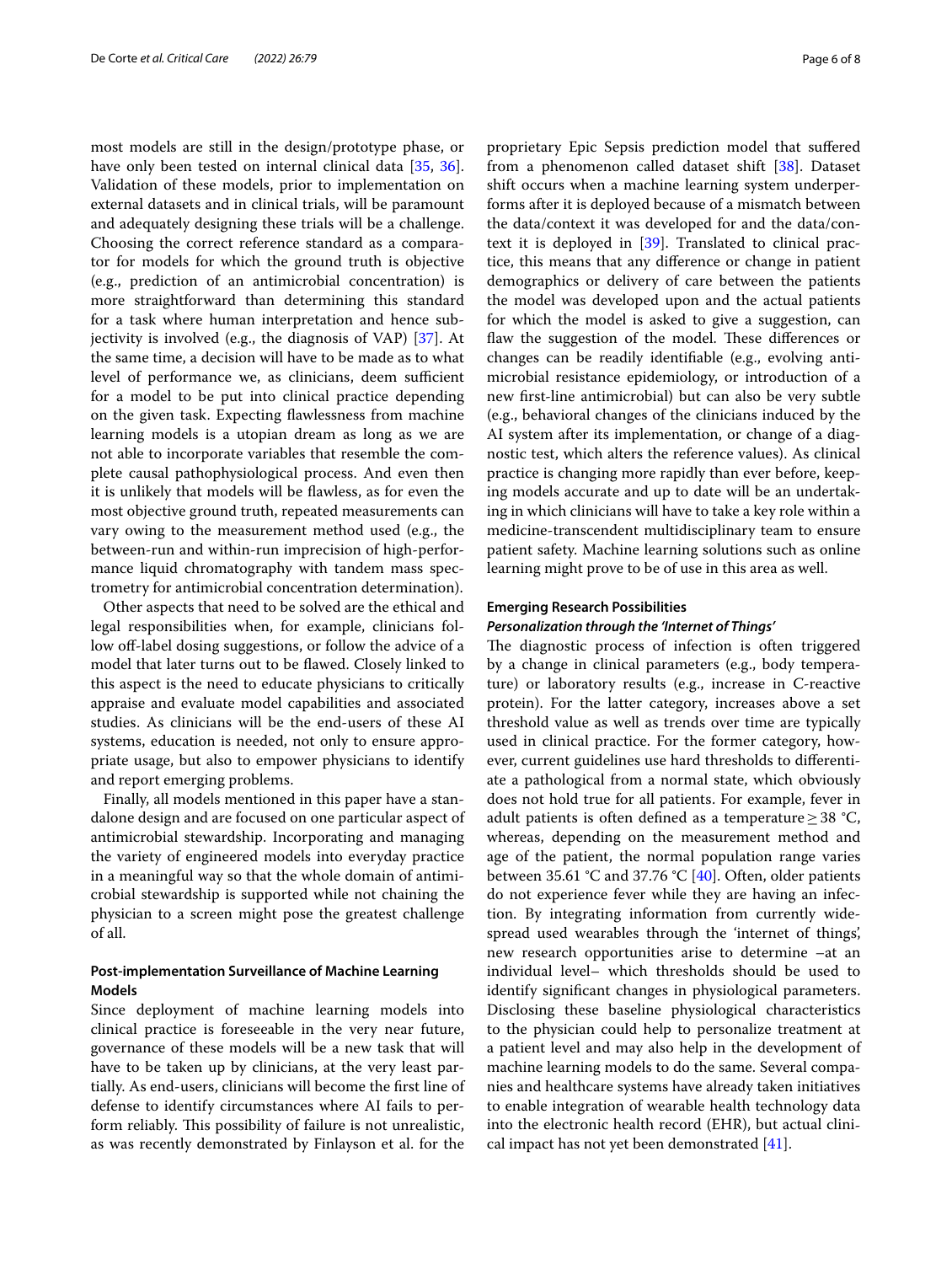#### *Omics*

In addition to AI and machine learning, different types of omics are also being intensively researched in every aspect of healthcare, as it is believed that omics might provide the tools necessary to advance clinical practice toward precision medicine [\[42](#page-7-19)]. A difficulty in omics research, however, is the amount of generated data that has to be analyzed and the computational power needed to do so. As AI and machine learning are capable of handling these kinds of issues, combining the two domains might create new insight by integrating information from different omics research fields, as has been illustrated by the ShockOmics research project [[43](#page-7-20)].

## **Conclusion**

AI and machine learning research for antimicrobial stewardship in the ICU is at an all-time high, but to date, implementation into clinical practice has only been sporadic. Internal validation results are promising, so an increase in external validation studies and randomized controlled clinical trials is to be expected in the coming years. Providing the prerequisites to safely validate and implement these models will be necessary for bedside clinical deployment in the near future. Within new beyond-the-borders-of-medicine multidisciplinary teams, bedside clinicians will have an important role in facilitating this process.

#### **Acknowledgements**

We would like to thank Jarne Verhaeghe and Femke Ongenae for proofreading the manuscript.

#### **Authors' contributions**

All authors contributed to the conception, writing, and revision of the manuscript.

#### **Funding**

The work was partially funded by the FWO Junior Research project HEROI2C (Grant nr. G085920N), in which hybrid machine learning for improved infection management in critically ill patients is investigated. Jan J. De Waele is senior clinical investigator and funded by the Research Foundation Flanders (FWO, Ref. 1881020N).

#### **Availability of data and materials**

Not applicable.

## **Declarations**

**Ethics approval and consent to participate** Not applicable.

## **Consent for publication**

Not applicable.

#### **Competing interests**

The authors have no competing interests to declare.

#### **Author details**

<sup>1</sup> Department of Internal Medicine and Pediatrics, Faculty of Medicine and Health Sciences, Ghent University, Ghent, Belgium. <sup>2</sup> Department

of Intensive Care Medicine, Ghent University Hospital, Ghent, Belgium. <sup>3</sup>IDLab, Ghent University – imec, Zwijnaarde, Belgium.

#### Published online: 22 March 2022

#### **References**

- <span id="page-6-0"></span>1. Nathwani D, Varghese D, Stephens J, Ansari W, Martin S, Charbonneau C. Value of hospital antimicrobial stewardship programs [ASPs]: a systematic review. Antimicrob Resist Infect Control. 2019;8:35.
- <span id="page-6-1"></span>2. Goh KH, Wang L, Yeow AYK, Poh H, Li K, Yeow JJL, Tan GYH. Artificial intelligence in sepsis early prediction and diagnosis using unstructured data in healthcare. Nat Commun. 2021;12:711.
- van Doorn WPTM, Stassen PM, Borggreve HF, Schalkwijk MJ, Stoffers J, Bekers O, Meex SJR. A comparison of machine learning models versus clinical evaluation for mortality prediction in patients with sepsis. PLoS ONE. 2021;16:e0245157.
- <span id="page-6-2"></span>4. Adamidi ES, Mitsis K, Nikita KS. Artificial intelligence in clinical care amidst COVID-19 pandemic: a systematic review. Comput Struct Biotechnol J. 2021;19:2833–50.
- <span id="page-6-3"></span>5. Giang C, Calvert J, Rahmani K, et al. Predicting ventilator-associated pneumonia with machine learning. Medicine (Baltimore). 2021;100:e26246.
- 6. Tacconelli E, Górska A, De Angelis G, et al. Estimating the association between antibiotic exposure and colonization with extended-spectrum β-lactamase-producing gram-negative bacteria using machine learning methods: a multicentre, prospective cohort study. Clin Microbiol Infect. 2020;26:87–94.
- 7. Mora-Jiménez I, Tarancón-Rey J, Álvarez-Rodríguez J, Soguero-Ruiz C. Artificial intelligence to get insights of multi-drug resistance risk factors during the first 48 hours from ICU admission. Antibiotics. 2021;10:239.
- <span id="page-6-4"></span>8. Parreco JP, Hidalgo AE, Badilla AD, Ilyas O, Rattan R. Predicting central line-associated bloodstream infections and mortality using supervised machine learning. J Crit Care. 2018;45:156–62.
- <span id="page-6-5"></span>9. Fleuren LM, Klausch TLT, Zwager CL, et al. Machine learning for the prediction of sepsis: a systematic review and meta-analysis of diagnostic test accuracy. Intensive Care Med. 2020;46:383–400.
- <span id="page-6-6"></span>10. Shimabukuro DW, Barton CW, Feldman MD, Mataraso SJ, Das R. Effect of a machine learning-based severe sepsis prediction algorithm on patient survival and hospital length of stay: a randomised clinical trial. BMJ Open Respir Res. 2017;4:e000234.
- <span id="page-6-7"></span>11. Hwang EJ, Park S, Jin KN, et al. Development and validation of a deep learning-based automated detection algorithm for major thoracic diseases on chest radiographs. JAMA Netw Open. 2019;2:e191095.
- <span id="page-6-8"></span>12. Chen CY, Lin WC, Yang HY. Diagnosis of ventilator-associated pneumonia using electronic nose sensor array signals: solutions to improve the application of machine learning in respiratory research. Respir Res. 2020;21:45.
- <span id="page-6-9"></span>13. de Bruin JS, Adlassnig K-P, Blacky A, Koller W. Detecting borderline infection in an automated monitoring system for healthcare-associated infection using fuzzy logic. Artif Intell Med. 2016;69:33–41.
- <span id="page-6-10"></span>14. Lamping F, Jack T, Rübsamen N, et al. Development and validation of a diagnostic model for early differentiation of sepsis and non-infectious SIRS in critically ill children—a data-driven approach using machinelearning algorithms. BMC Pediatr. 2018;18:112.
- <span id="page-6-11"></span>15. Rawson TM, Hernandez B, Wilson RC, et al. Supervised machine learning to support the diagnosis of bacterial infection in the context of COVID-19. JAC Antimicrob Resist. 2021;3:dlab002.
- <span id="page-6-12"></span>16. Burnham C-AD, Leeds J, Nordmann P, O'Grady J, Patel J. Diagnosing antimicrobial resistance. Nat Rev Microbiol. 2017;15:697–703.
- <span id="page-6-13"></span>17. Roux-Dalvai F, Gotti C, Leclercq M, et al. Fast and accurate bacterial species identification in urine specimens using LC-MS/MS mass spectrometry and machine learning. Mol Cell Proteomics. 2019;18:2492–505.
- <span id="page-6-14"></span>18. Feretzakis G, Loupelis E, Sakagianni A, et al. Using machine learning techniques to aid empirical antibiotic therapy decisions in the intensive care unit of a general hospital in Greece. Antibiotics (Basel). 2020;9:E50.
- <span id="page-6-15"></span>19. Ho CS, Jean N, Hogan CA, et al. Rapid identification of pathogenic bacteria using Raman spectroscopy and deep learning. Nat Commun. 2019;10:4927.